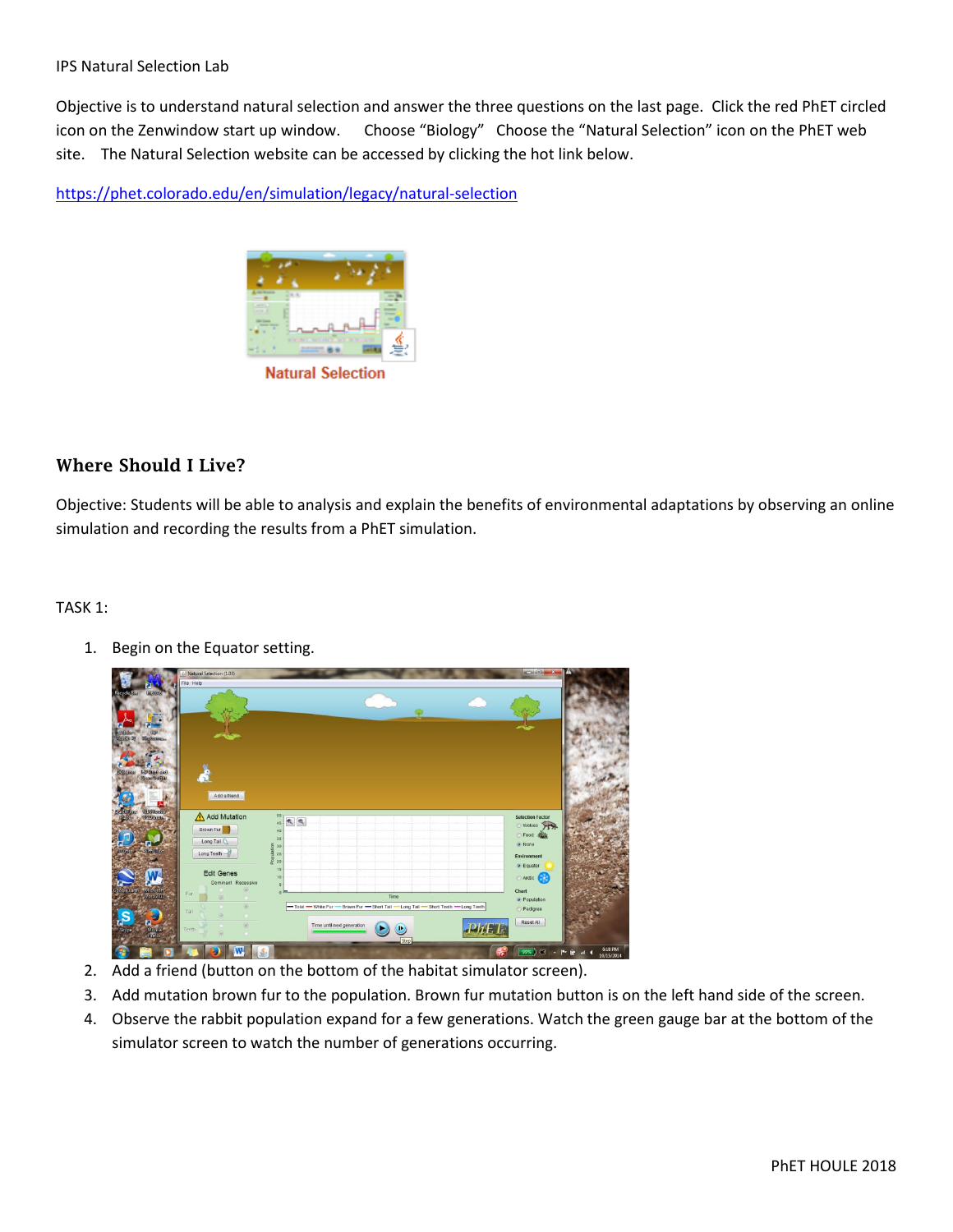

5. Add wolves to the habitat. Wolf addition button on the right hand side of the screen.



6. Observe the rabbit population and pause the simulation. Record which rabbit fur color the wolves are consuming the most. Use the key at the bottom of the chart to differentiate the white vs brown fur population levels.

TASK 2:

1. Reset the simulation and change the environment to the artic setting.



- 2. Add a friend (button on the bottom of the habitat simulator screen).
- 3. Add mutation brown fur. Let the population build for a few generations. Minimize the chart screen with the magnifying glass to see the data being recorded.